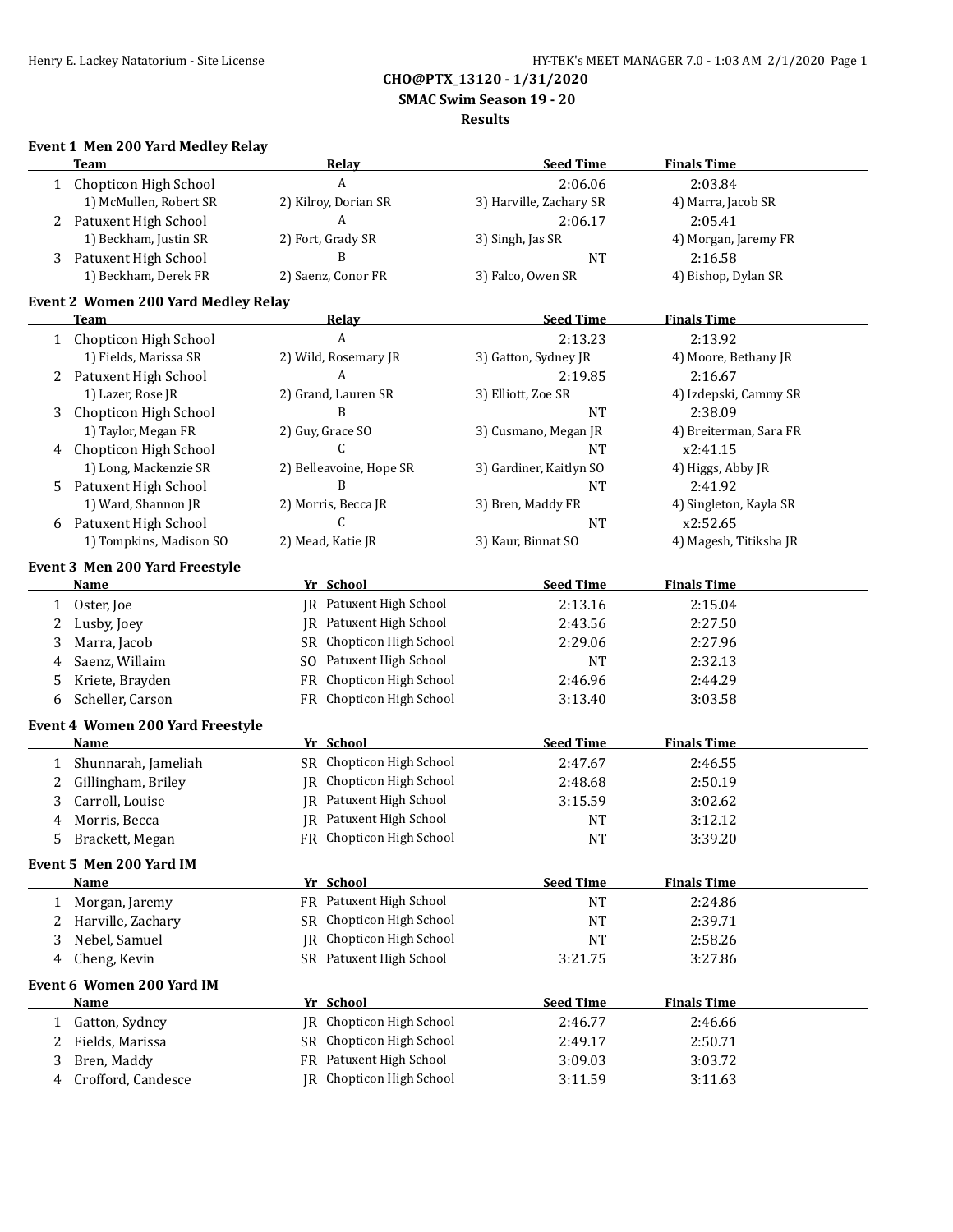**SMAC Swim Season 19 - 20**

#### **Results**

# **(Event 6 Women 200 Yard IM)**

|     | LEVENLU VVUNIEN 400 IAIU IMJ<br><b>Name</b> |           | Yr School                      | <b>Seed Time</b> | <b>Finals Time</b> |  |
|-----|---------------------------------------------|-----------|--------------------------------|------------------|--------------------|--|
|     | 5 Kaur, Binnat                              |           | SO Patuxent High School        | 3:18.93          | 3:20.04            |  |
|     | Event 7 Men 50 Yard Freestyle               |           |                                |                  |                    |  |
|     | Name                                        |           | Yr School                      | <b>Seed Time</b> | <b>Finals Time</b> |  |
| 1   | Bishop, Dylan                               |           | SR Patuxent High School        | 27.43            | 27.55              |  |
| 2   | Danvers, River                              |           | JR Patuxent High School        | 31.74            | 29.11              |  |
| 3   | Fields, Connor                              |           | FR Chopticon High School       | 33.05            | 33.34              |  |
| 4   | Cheng, Kevin                                |           | SR Patuxent High School        | <b>NT</b>        | 33.74              |  |
| 5   | Scheller, Carson                            | FR        | Chopticon High School          | 36.04            | 35.96              |  |
| 6   | Absher, Tabor                               |           | FR Chopticon High School       | 37.71            | 36.84              |  |
| 7   | Julian, Atkins                              |           | FR Patuxent High School        | 45.66            | x40.81             |  |
| 8   | Zimmerman, CJ                               |           | FR Patuxent High School        | 44.25            | x41.45             |  |
|     | Event 8 Women 50 Yard Freestyle             |           |                                |                  |                    |  |
|     | <u>Name</u>                                 |           | Yr School                      | <b>Seed Time</b> | <b>Finals Time</b> |  |
| 1   | Moore, Bethany                              |           | JR Chopticon High School       | 28.61            | 28.98              |  |
| 2   | Elliott, Zoe                                |           | SR Patuxent High School        | 29.73            | 29.79              |  |
| 3   | Izdepski, Cammy                             |           | SR Patuxent High School        | 31.72            | 31.38              |  |
| 4   | Breiterman, Sara                            |           | FR Chopticon High School       | 33.22            | 31.61              |  |
| 5   | Taylor, Megan                               |           | FR Chopticon High School       | 31.87            | 32.14              |  |
| 6   | Pyrah, Claudia                              |           | SR Patuxent High School        | 35.01            | 35.25              |  |
| 7   | Capuano, Isabella                           |           | SO Patuxent High School        | 36.59            | x35.59             |  |
| 8   | Taylor, Ashley                              |           | FR Chopticon High School       | NT               | x37.34             |  |
| 9   | Leyton, Diana                               |           | SO Patuxent High School        | 38.50            | x38.94             |  |
| 10  | Stewart, Bailee                             |           | FR Patuxent High School        | 38.13            | x40.60             |  |
| 11  | Mayers, Sophie                              | IR        | Chopticon High School          | <b>NT</b>        | x40.95             |  |
| 12  | Baker, Ryan                                 | <b>FR</b> | Chopticon High School          | <b>NT</b>        | x41.88             |  |
|     | Event 11 Men 100 Yard Butterfly             |           |                                |                  |                    |  |
|     | <b>Name</b>                                 |           | Yr School                      | <b>Seed Time</b> | <b>Finals Time</b> |  |
| 1   | Beckham, Justin                             |           | SR Patuxent High School        | 1:06.62          | 1:04.32            |  |
| 2   | McMullen, Robert                            |           | SR Chopticon High School       | 1:09.37          | 1:08.86            |  |
| 3   | Kilroy, Dorian                              |           | SR Chopticon High School       | NT               | 1:17.09            |  |
| 4   | Falco, Owen                                 |           | SR Patuxent High School        | NT               | 1:19.82            |  |
| --- | Lusby, Joey                                 |           | <b>IR</b> Patuxent High School | 1:30.57          | DQ                 |  |
|     | One hand touch                              |           |                                |                  |                    |  |
|     | <b>Event 12 Women 100 Yard Butterfly</b>    |           |                                |                  |                    |  |
|     | <b>Name</b>                                 |           | Yr School                      | <b>Seed Time</b> | <b>Finals Time</b> |  |
| 1   | Lazer, Rose                                 |           | JR Patuxent High School        | 1:13.27          | 1:09.37            |  |
| 2   | Wild, Rosemary                              | IR        | Chopticon High School          | 1:21.60          | 1:25.57            |  |
| 3   | Kaur, Binnat                                |           | SO Patuxent High School        | 1:33.38          | 1:31.77            |  |
| 4   | Cusmano, Megan                              | IR        | Chopticon High School          | 1:32.50          | 1:32.21            |  |
| 5   | Vallandingham, Blayre                       |           | SR Chopticon High School       | 1:49.66          | 1:43.51            |  |
|     | Event 13 Men 100 Yard Freestyle             |           |                                |                  |                    |  |
|     | <b>Name</b>                                 |           | Yr School                      | <b>Seed Time</b> | <b>Finals Time</b> |  |
| 1   | Oster, Joe                                  | IR        | Patuxent High School           | 57.99            | 58.43              |  |
| 2   | Singh, Jas                                  |           | SR Patuxent High School        | 1:04.54          | 1:01.21            |  |
| 3   | Dalton, Isaac                               | SO.       | Chopticon High School          | 1:09.39          | 1:01.27            |  |
| 4   | Lusby, Lucas                                | SO.       | Patuxent High School           | 1:11.10          | 1:04.59            |  |
| 5   | Kriete, Brayden                             |           | FR Chopticon High School       | 1:11.57          | 1:14.39            |  |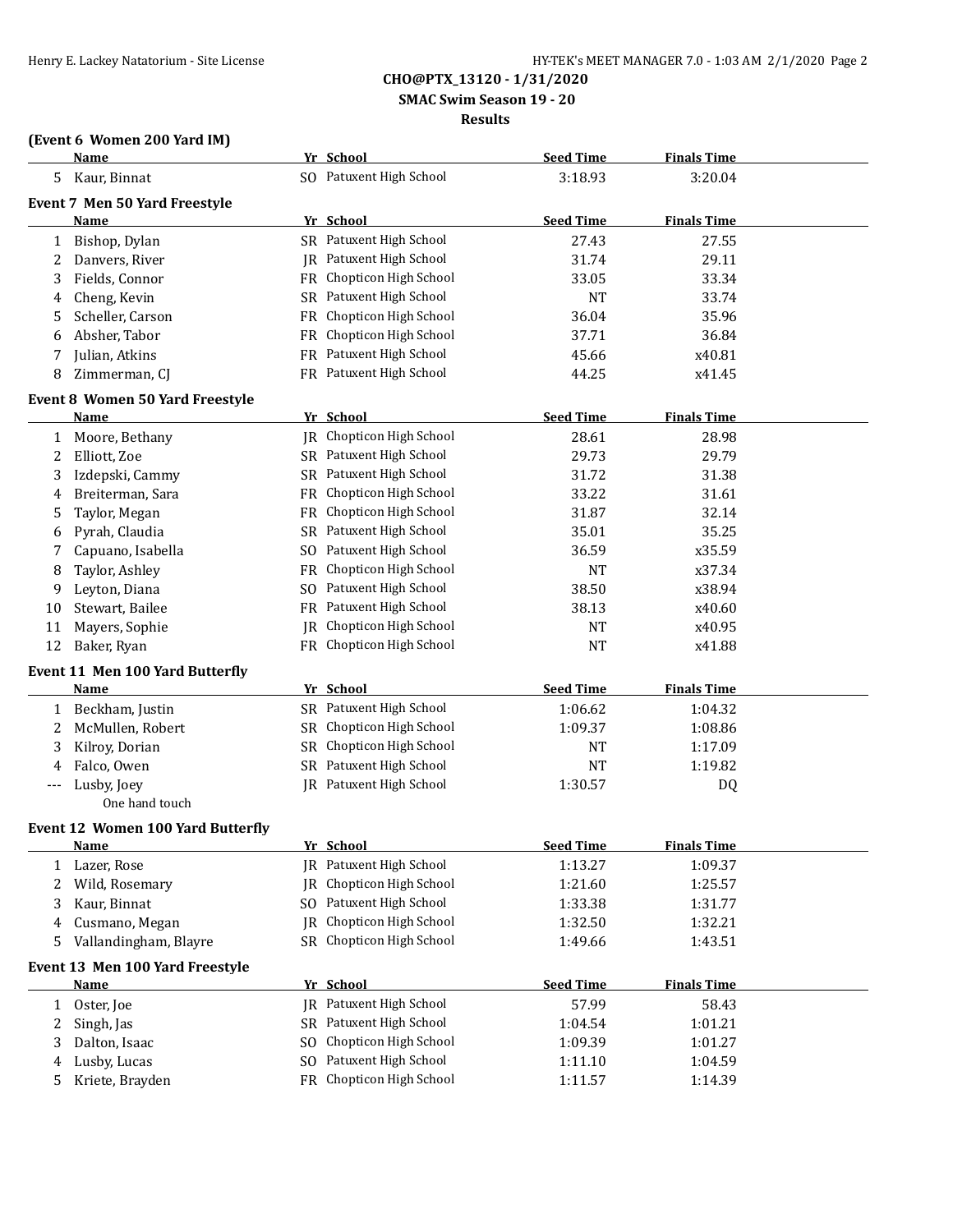**SMAC Swim Season 19 - 20**

#### **Results**

# **(Event 13 Men 100 Yard Freestyle)**

|              | Name                                    |    | Yr School                       | <b>Seed Time</b>         | <b>Finals Time</b>     |
|--------------|-----------------------------------------|----|---------------------------------|--------------------------|------------------------|
|              | 6 Absher, Tabor                         |    | FR Chopticon High School        | 1:28.73                  | 1:22.56                |
|              | Event 14 Women 100 Yard Freestyle       |    |                                 |                          |                        |
|              | Name                                    |    | Yr School                       | <b>Seed Time</b>         | <b>Finals Time</b>     |
| 1            | Moore, Bethany                          |    | <b>JR</b> Chopticon High School | 1:05.05                  | 1:04.60                |
| 2            | Elliott, Zoe                            |    | SR Patuxent High School         | <b>NT</b>                | 1:08.47                |
| 3            | Gillingham, Briley                      | IR | Chopticon High School           | 1:13.90                  | 1:14.00                |
| 4            | Singleton, Kayla                        |    | SR Patuxent High School         | 1:16.75                  | 1:15.35                |
|              |                                         |    | FR Chopticon High School        | 1:14.49                  | 1:16.01                |
| 5            | Taylor, Megan                           |    |                                 |                          |                        |
|              | Event 15 Men 500 Yard Freestyle         |    |                                 |                          |                        |
|              | Name                                    |    | Yr School                       | <b>Seed Time</b>         | <b>Finals Time</b>     |
| 1            | Morgan, Jaremy                          |    | FR Patuxent High School         | 6:05.54                  | 5:50.12                |
| 2            | Harville, Zachary                       |    | SR Chopticon High School        | 6:39.82                  | 6:46.06                |
| 3            | Marra, Jacob                            |    | SR Chopticon High School        | 6:37.71                  | 6:47.52                |
| 4            | Saenz, Willaim                          |    | SO Patuxent High School         | <b>NT</b>                | 6:52.70                |
| 5            | Fields, Connor                          |    | FR Chopticon High School        | 8:34.37                  | 8:09.78                |
|              | Event 16 Women 500 Yard Freestyle       |    |                                 |                          |                        |
|              | Name                                    |    | Yr School                       | <b>Seed Time</b>         | <b>Finals Time</b>     |
| 1            | Bren, Maddy                             |    | FR Patuxent High School         | 7:34.02                  | 7:16.14                |
| 2            | Shunnarah, Jameliah                     |    | SR Chopticon High School        | NT                       | 7:40.87                |
| 3            | Belleavoine, Hope                       |    | SR Chopticon High School        | <b>NT</b>                | 7:54.21                |
|              | Plum, Lea                               |    | IR Chopticon High School        |                          |                        |
| 4            |                                         |    |                                 | <b>NT</b>                | 8:19.32                |
|              | Event 17 Men 200 Yard Freestyle Relay   |    |                                 |                          |                        |
|              | Team                                    |    | Relay                           | <b>Seed Time</b>         | <b>Finals Time</b>     |
|              | 1 Chopticon High School                 |    | A                               | 1:49.92                  | 1:50.61                |
|              | 1) Marra, Jacob SR                      |    | 2) Harville, Zachary SR         | 3) Kilroy, Dorian SR     | 4) McMullen, Robert SR |
|              | 2 Patuxent High School                  |    | $\mathsf{C}$                    | <b>NT</b>                | 1:57.40                |
|              | 1) Lusby, Joey JR                       |    | 2) Danvers, River JR            | 3) Lusby, Lucas SO       | 4) Falco, Owen SR      |
| 3            | Patuxent High School                    |    | A                               | 1:58.57                  | 1:58.41                |
|              | 1) Bishop, Dylan SR                     |    | 2) Fort, Grady SR               | 3) Cheng, Kevin SR       | 4) Singh, Jas SR       |
|              | 4 Chopticon High School                 |    | B                               | 2:01.98                  | 2:02.07                |
|              | 1) Nebel, Samuel JR                     |    | 2) Kriete, Brayden FR           | 3) Fields, Connor FR     | 4) Dalton, Isaac SO    |
| 5            | Patuxent High School                    |    | B                               | <b>NT</b>                | x2:29.24               |
|              | 1) Beckham, Derek FR                    |    | 2) Saenz, Conor FR              | 3) Julian, Atkins FR     | 4) Zimmerman, CJ FR    |
|              | Event 18 Women 200 Yard Freestyle Relay |    |                                 |                          |                        |
|              | Team                                    |    | <b>Relav</b>                    | Seed Time                | <b>Finals Time</b>     |
| $\mathbf{1}$ | Chopticon High School                   |    | A                               | 1:57.88                  | 2:00.63                |
|              | 1) Fields, Marissa SR                   |    | 2) Gatton, Sydney JR            | 3) Moore, Bethany JR     | 4) Wild, Rosemary JR   |
| 2            | Chopticon High School                   |    | B                               | <b>NT</b>                | 2:13.38                |
|              | 1) Brackett, Megan FR                   |    | 2) Breiterman, Sara FR          | 3) Crofford, Candesce JR | 4) Taylor, Megan FR    |
| 3            | Patuxent High School                    |    | A                               | 2:24.98                  | 2:20.21                |
|              | 1) Lightfoot, Vanessa JR                |    | 2) Pyrah, Claudia SR            | 3) Ward, Shannon JR      | 4) Grand, Lauren SR    |
|              | 4 Patuxent High School                  |    | C                               | <b>NT</b>                | 2:31.83                |
|              | 1) Capuano, Isabella SO                 |    | 2) Vetting, Kaylee SO           | 3) Danvers, Alaura FR    | 4) Mead, Katie JR      |
| 5            | Patuxent High School                    |    | B                               | <b>NT</b>                | x2:57.98               |
|              | 1) Tompkins, Madison SO                 |    | 2) Magesh, Titiksha JR          | 3) Eaches, Bailey SO     | 4) Leyton, Diana SO    |
| ---          | Chopticon High School                   |    | C                               | NT                       | DQ                     |
|              | Early take-off swimmer #2               |    |                                 |                          |                        |
|              | 1) Cusmano, Megan JR                    |    | 2) Mayers, Sophie JR            | 3) Bell, Malynn FR       | 4) Albertson, Jenna FR |
|              |                                         |    |                                 |                          |                        |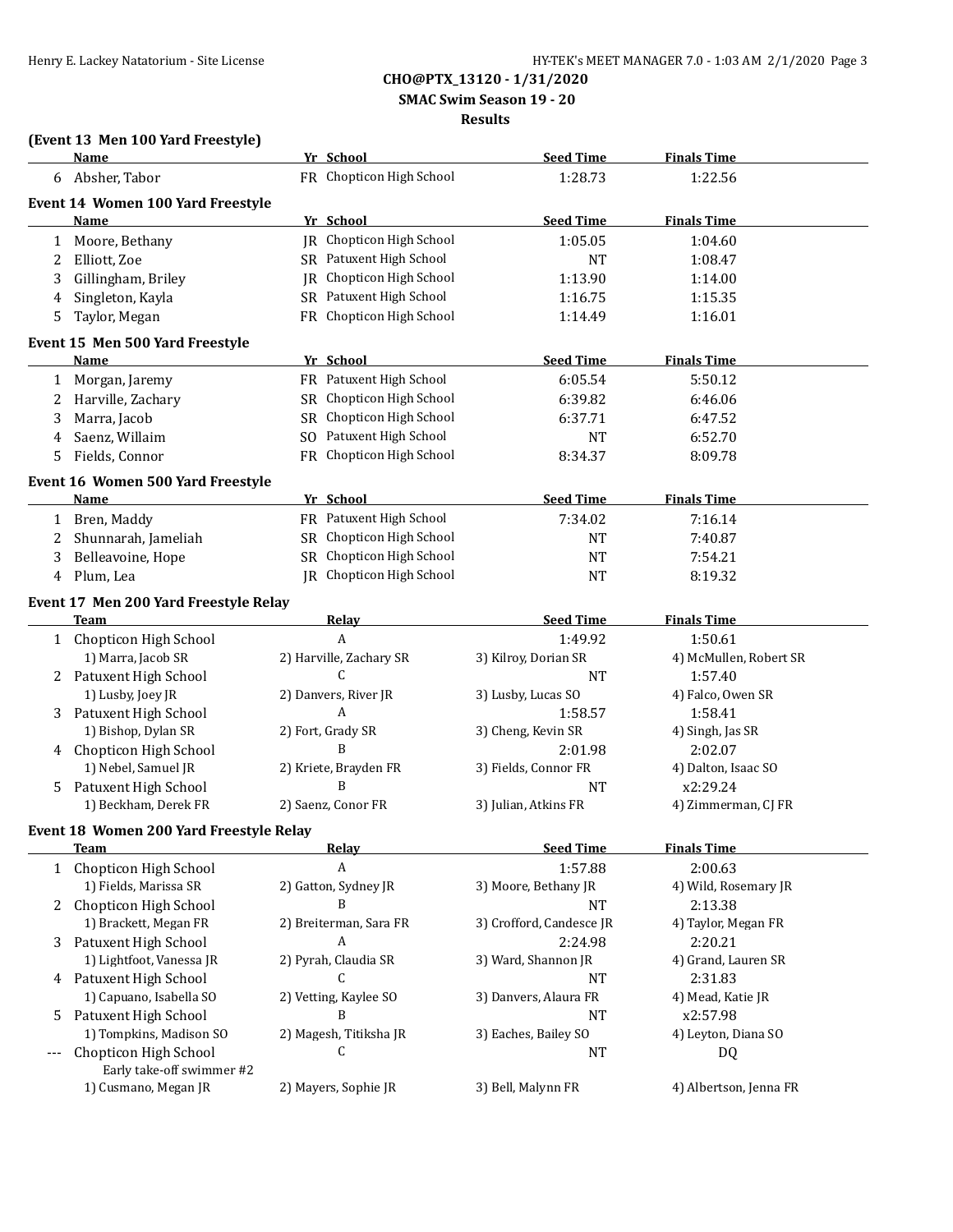**SMAC Swim Season 19 - 20**

### **Results**

## **Event 19 Men 100 Yard Backstroke**

|    | <b>Name</b>                                    |    | Yr School                | <b>Seed Time</b>          | <b>Finals Time</b>       |  |
|----|------------------------------------------------|----|--------------------------|---------------------------|--------------------------|--|
| 1  | McMullen, Robert                               |    | SR Chopticon High School | 1:17.97                   | 1:13.34                  |  |
| 2  | Dalton, Isaac                                  |    | SO Chopticon High School | 1:23.85                   | 1:18.73                  |  |
| 3  | Beckham, Derek                                 |    | FR Patuxent High School  | 1:24.59                   | 1:19.66                  |  |
| 4  | Danvers, River                                 |    | JR Patuxent High School  | 1:32.91                   | 1:36.15                  |  |
| 5  | Zimmerman, CJ                                  |    | FR Patuxent High School  | <b>NT</b>                 | 2:10.04                  |  |
|    |                                                |    |                          |                           |                          |  |
|    | Event 20 Women 100 Yard Backstroke             |    |                          |                           |                          |  |
|    | Name                                           |    | Yr School                | <b>Seed Time</b>          | <b>Finals Time</b>       |  |
| 1  | Lazer, Rose                                    |    | JR Patuxent High School  | 1:12.53                   | 1:12.04                  |  |
| 2  | Gatton, Sydney                                 |    | JR Chopticon High School | 1:17.18                   | 1:18.66                  |  |
| 3  | Gardiner, Kaitlyn                              |    | SO Chopticon High School | 1:36.86                   | 1:34.13                  |  |
| 4  | Tompkins, Madison                              |    | SO Patuxent High School  | 1:46.32                   | 1:43.14                  |  |
| 5  | Wood, Katie                                    |    | SR Chopticon High School | 1:52.93                   | 1:47.15                  |  |
| 6  | Stewart, Bailee                                |    | FR Patuxent High School  | 1:55.08                   | 1:50.00                  |  |
|    | <b>Event 21 Men 100 Yard Breaststroke</b>      |    |                          |                           |                          |  |
|    | <b>Name</b>                                    |    | Yr School                | <b>Seed Time</b>          | <b>Finals Time</b>       |  |
| 1  | Beckham, Justin                                |    | SR Patuxent High School  | 1:06.88                   | 1:06.81                  |  |
| 2  | Kilroy, Dorian                                 |    | SR Chopticon High School | 1:16.95                   | 1:19.62                  |  |
| 3  | Nebel, Samuel                                  | IR | Chopticon High School    | <b>NT</b>                 | 1:23.99                  |  |
| 4  | Fort, Grady                                    |    | SR Patuxent High School  | 1:25.86                   | 1:28.29                  |  |
| 5  | Saenz, Conor                                   |    | FR Patuxent High School  | <b>NT</b>                 | 1:35.29                  |  |
|    |                                                |    |                          |                           |                          |  |
|    | Event 22 Women 100 Yard Breaststroke           |    |                          |                           |                          |  |
|    | <b>Name</b>                                    |    | Yr School                | <b>Seed Time</b>          | <b>Finals Time</b>       |  |
| 1  | Fields, Marissa                                |    | SR Chopticon High School | 1:25.84                   | 1:25.20                  |  |
| 2  | Wild, Rosemary                                 |    | JR Chopticon High School | 1:19.59                   | 1:25.53                  |  |
| 3  | Grand, Lauren                                  |    | SR Patuxent High School  | 1:31.34                   | 1:29.85                  |  |
| 4  | Crofford, Candesce                             |    | JR Chopticon High School | 1:37.49                   | 1:36.48                  |  |
| 5  | Mead, Katie                                    |    | JR Patuxent High School  | 1:51.55                   | 1:49.10                  |  |
|    | Event 23 Men 400 Yard Freestyle Relay          |    |                          |                           |                          |  |
|    | <b>Team</b>                                    |    | Relay                    | <b>Seed Time</b>          | <b>Finals Time</b>       |  |
|    | 1 Patuxent High School                         |    | $\overline{A}$           | 4:02.84                   | 4:02.65                  |  |
|    | 1) Morgan, Jaremy FR                           |    | 2) Singh, Jas SR         | 3) Oster, Joe JR          | 4) Beckham, Justin SR    |  |
|    | 2 Patuxent High School                         |    | B                        | <b>NT</b>                 | 4:31.64                  |  |
|    | 1) Lusby, Lucas SO                             |    | 2) Falco, Owen SR        | 3) Saenz, Willaim SO      | 4) Lusby, Joey JR        |  |
| 3  | Chopticon High School                          |    | A                        | 4:40.95                   | 4:53.15                  |  |
|    | 1) Dalton, Isaac SO                            |    | 2) Fields, Connor FR     | 3) Kriete, Brayden FR     | 4) Nebel, Samuel JR      |  |
|    | <b>Event 24 Women 400 Yard Freestyle Relay</b> |    |                          |                           |                          |  |
|    | Team                                           |    | Relay                    | <b>Seed Time</b>          | <b>Finals Time</b>       |  |
|    | 1 Patuxent High School                         |    | A                        | 4:42.86                   | 4:41.15                  |  |
|    | 1) Lazer, Rose JR                              |    | 2) Izdepski, Cammy SR    | 3) Singleton, Kayla SR    | 4) Elliott, Zoe SR       |  |
|    | 2 Chopticon High School                        |    | A                        | 4:59.41                   | 5:04.34                  |  |
|    | 1) Long, Mackenzie SR                          |    | 2) Guy, Grace SO         | 3) Crofford, Candesce JR  | 4) Gillingham, Briley JR |  |
| 3. | Chopticon High School                          |    | B                        | 5:10.85                   | 5:05.67                  |  |
|    | 1) Denham, Kylie SO                            |    | 2) Belleavoine, Hope SR  | 3) Shunnarah, Jameliah SR | 4) Breiterman, Sara FR   |  |
|    | 4 Chopticon High School                        |    | C                        | <b>NT</b>                 | x5:39.56                 |  |
|    | 1) Higgs, Abby JR                              |    | 2) Wood, Katie SR        | 3) Drury, Victoria FR     | 4) Kurtz, Delaney FR     |  |
| 5  | Patuxent High School                           |    | C                        | <b>NT</b>                 | 5:43.02                  |  |
|    | 1) Kaur, Binnat SO                             |    | 2) Vetting, Kaylee SO    | 3) Lightfoot, Vanessa JR  | 4) Magesh, Titiksha JR   |  |
|    |                                                |    |                          |                           |                          |  |